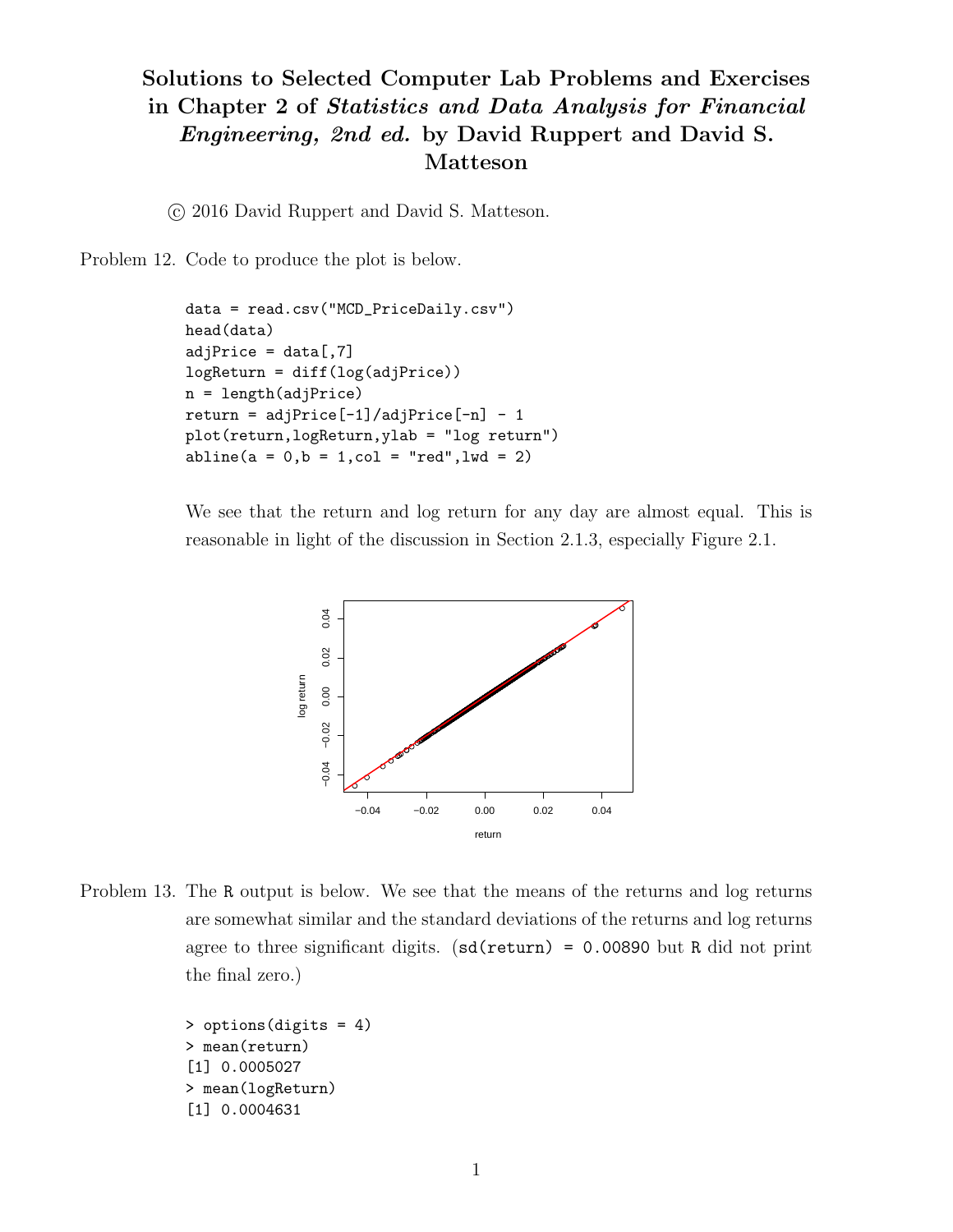> sd(return) [1] 0.0089 > sd(logReturn) [1] 0.008901

Problem 14. It is crucial to use a paired t-test because the return and log return on any given day are highly correlated and the independent samples t-test assumes that they are independent. The paired t-test has a p-value of  $2.2 \times 10^{-16}$ . Therefore, using any reasonable significance level including, of course, 5%, we reject the null hypothesis that the mean of the returns and mean of the log returns are equal.

> t.test(return,logReturn,paired = TRUE)

Paired t-test

```
data: return and logReturn
t = 16, df = 1200, p-value <2e-16
alternative hypothesis: true difference in means is not equal to 0
95 percent confidence interval:
3.478e-05 4.460e-05
sample estimates:
mean of the differences
              3.969e-05
```
Note: The p-value would be non-significant if we incorrectly used an unpaired t-test. See below.

```
> t.test(return,logReturn,paired = FALSE)
Welch Two Sample t-test
data: return and logReturn
t = 0.11, df = 2300, p-value = 0.9
alternative hypothesis: true difference in means is not equal to 0
95 percent confidence interval:
-0.0006801 0.0007595
sample estimates:
mean of x mean of y
0.0005027 0.0004631
```
Let  $d_t$  be the difference between the return and log return on day t. The assumptions of the paired t-test are that  $d_1, \ldots, d_n$  are independent, that they are normally distributed, and that they have a constant variance. Here  $n$  is the sample size.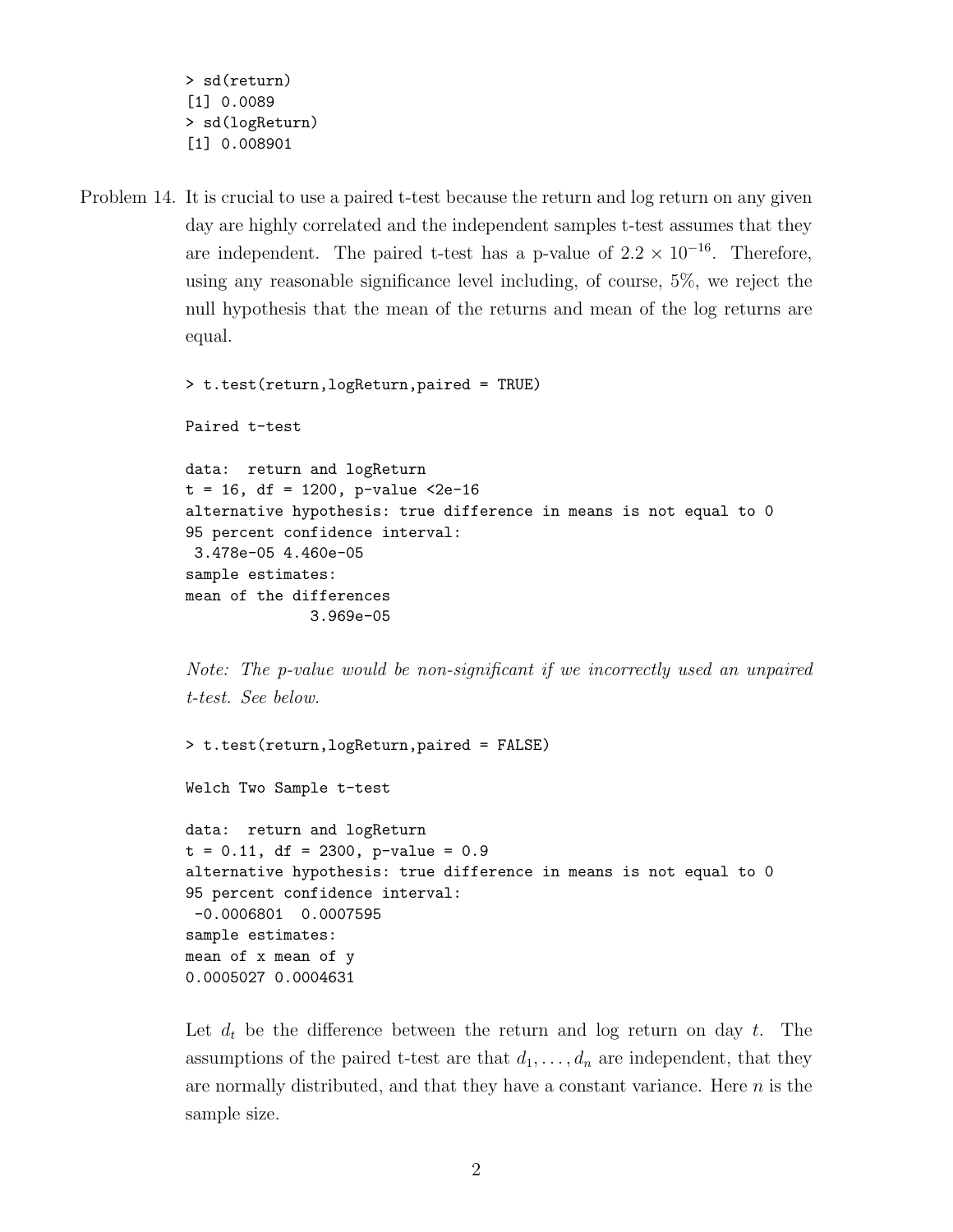The normality assumption is unlikely to hold, but it is not crucial since, by the central limit theorem, the mean of  $d_1, \ldots, d_n$  will be approximately normal and that is enough for the t-test to be valid.

The assumption of a constant variance is likely to be met, although it is not crucial since the t-test is robust to this assumption.

The independence assumption is unlikely to be met, since we might expect some serial correlation and volatility clustering is likely. However, the serial correlation should be small and the t-test is not much affected by volatility clustering.

In summary, the assumptions of the t-test are unlikely to hold exactly, but the conclusion of the t-test should be valid, nonetheless.

Problem 16. The R output is below. The expect value of the bet is slightly positive, with a 95% confidence equal to (0.05583, 0.06517), so you should be willing to make this bet.

```
> niter = 10000
> value = matrix(niter)
> set.seed(2015)
> for (i in 1:niter)
+ {
   logR = rnorm(20,mean = mean(logReturn), sd = sd(logReturn))+ prices = 93.07 * exp(cumsum(logR))
+ ind = (min(prices) < 85)
+ value[i] = 100*ind - (1 - ind)+ }
> mu = mean(value)
> mu
[1] 0.0605
> mu + c(-1,1)* sqrt(mu*(1-mu)/niter)*qnorm(0.975)
[1] 0.05583 0.06517
```
Exercise 2. (a)  $R_2 = (P_2 + D_2)/P_1 - 1 = 54.2/52 - 1$ (b)  $\frac{P_4+D_4}{P_3}$  $P_3 + D_3$  $P<sub>2</sub>$  $\frac{P_2+D_2}{P_1}-1=\frac{59.25}{53}$ 53.2 54  $\frac{54.2}{52} - 1$ (c)  $\log\{(P_3 + D_3)/P_2\} = \log(53.2/54)$ Exercise 7. a)  $r_t(4)$  is  $N((4)(0.06), (4)(0.47))$ . (b) Using R,  $P(r_1(4) < 2) =$  pnorm(2,4\*0.06,sd = sqrt(4\*0.47)) = 0.9004.  $>$  pnorm $(2, 4*0.06, sd = sqrt(4*0.47))$ [1] 0.9004